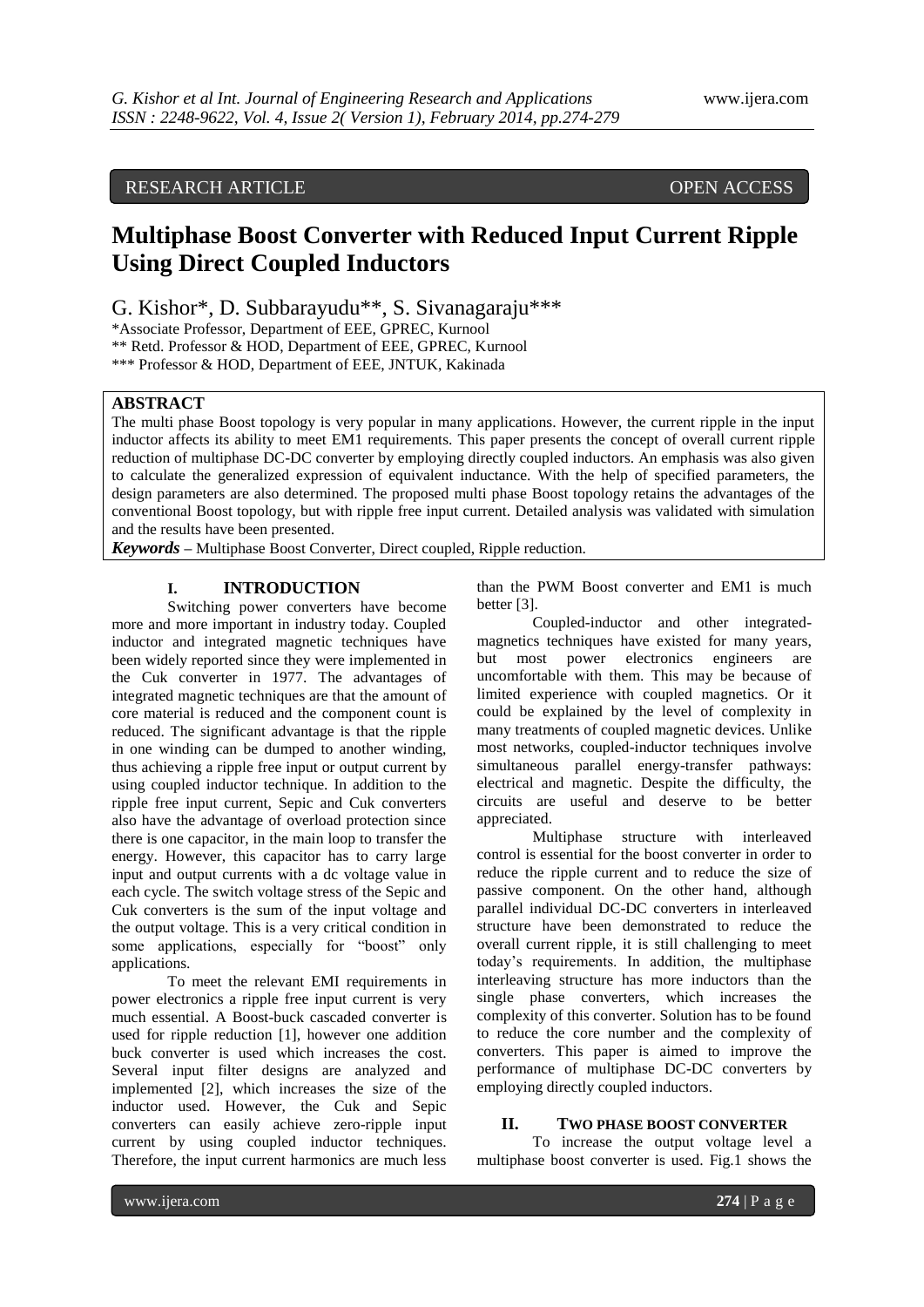schematic diagram of a two phase boost converter with directly coupled inductors. The coupled inductors are used to reduce the current ripple. In the circuit shown switch  $SW_1$ , inductor  $L_1$  and the diode D<sup>1</sup> acts as one phase of boost converter. Similarly switch  $SW_2$  inductor  $L_2$  and the diode  $D_2$  acts as the other phase of boost converter.



Fig. 1. Two phase Boost converter

Fig. 2 shows the equivalent circuit of directly coupled inductors



Fig. 2. Equivalent circuit of directly coupled inductors

Where  $L_{k1}$  and  $L_{k2}$  are the leakage inductances and  $L_m$  is the mutual inductance. The coupled inductors are related with the equation (1)

$$
L_m = \alpha \sqrt{L_1 L_2} \tag{1}
$$

Where  $L_1$  and  $L_2$  are the inductances of the two inductors. Let  $L_1 = L_2 = L$  and  $L_{k1} = L_{k2} = L_k$ . Also let  $V_1$  and  $V_2$  are the voltages across the two inductors which is given as in equation (2).

$$
V_1 = L_1 \frac{dI_1}{dt} + L_m \frac{dI_2}{dt}
$$
  

$$
V_2 = L_m \frac{dI_1}{dt} + L_2 \frac{dI_2}{dt}
$$
 (2)

By rearranging the equation (2)

$$
V_1 - \frac{L_m}{L} V_2 = \left( L - \frac{L_m^2}{L} \right) \frac{dI_1}{dt}
$$

$$
V_2 - \frac{L_m}{L} V_1 = \left( L - \frac{L_m^2}{L} \right) \frac{dI_2}{dt}
$$
(3)

Consider the gating signals for one switching cycle with VG1 and VG2 as gating signals of the two switches SW1 and SW2 as shown in Fig.3.



Switch  $SW<sub>1</sub>$  is on in the period 'a'. During this period switch  $SW_2$  is in off position and so  $V_1$ and  $V_2$  are given as<br>  $V_1 = V_{IN}$  &

 $\& \qquad V_2 = V_{IN} - V_0$  (4) In this stage the multiphase boost converter act as single phase boost converter and so the output voltage is given as

$$
V_{\rm O} = \frac{\tilde{V}_{IN}}{(1 - D)}\tag{5}
$$

Substituting equation (5) in (4)  $V_2$  is given as

$$
V_2 = -\frac{D}{(1 - D)} V_1 \tag{6}
$$

Substituting equation (6) in (3) and solving for  $V_1$ which gives

$$
V_1 = \left[\frac{L - \frac{L_m^2}{L}}{1 + \frac{L_m}{L} \cdot \frac{D}{(1 - D)}}\right] \frac{dI_1}{dt}
$$
(7)

Therefore the equivalent inductance during the period 'a' is

$$
L_{eq,a} = \frac{L - \frac{L_m^2}{L}}{1 + \frac{L_m}{L} \cdot \frac{D}{(1 - D)}} = \frac{1 - \alpha^2}{1 + \alpha \frac{D}{(1 - D)}} L
$$
(8)

Where  $\alpha$  is coefficient of coupling and  $\alpha = Lm/L$ . Similarly during the time interval 'b' V1 and V2 are given as

$$
V_1 = V_{IN} - V_0 & V_2 = V_{IN} - V_0 \tag{9}
$$
\n
$$
\text{From equation (9) it is clear that}
$$

$$
V_1 = V_2 \tag{10}
$$

Substituting equation (10) in (3) , the equivalent inductance is

$$
L_{eq,b} = (1 + \alpha) L \tag{11}
$$

Similarly, during time interval 'c', 
$$
V_1
$$
 and  $V_2$  are  
\n $V_1 = V_{IN} - V_0$  &  $V_2 = V_{IN}$  (12)

Therefore  $V_1$  and  $V_2$  are related with the equation given in (13)

$$
V_2 = \frac{1 - D}{D} V_1
$$
 (13)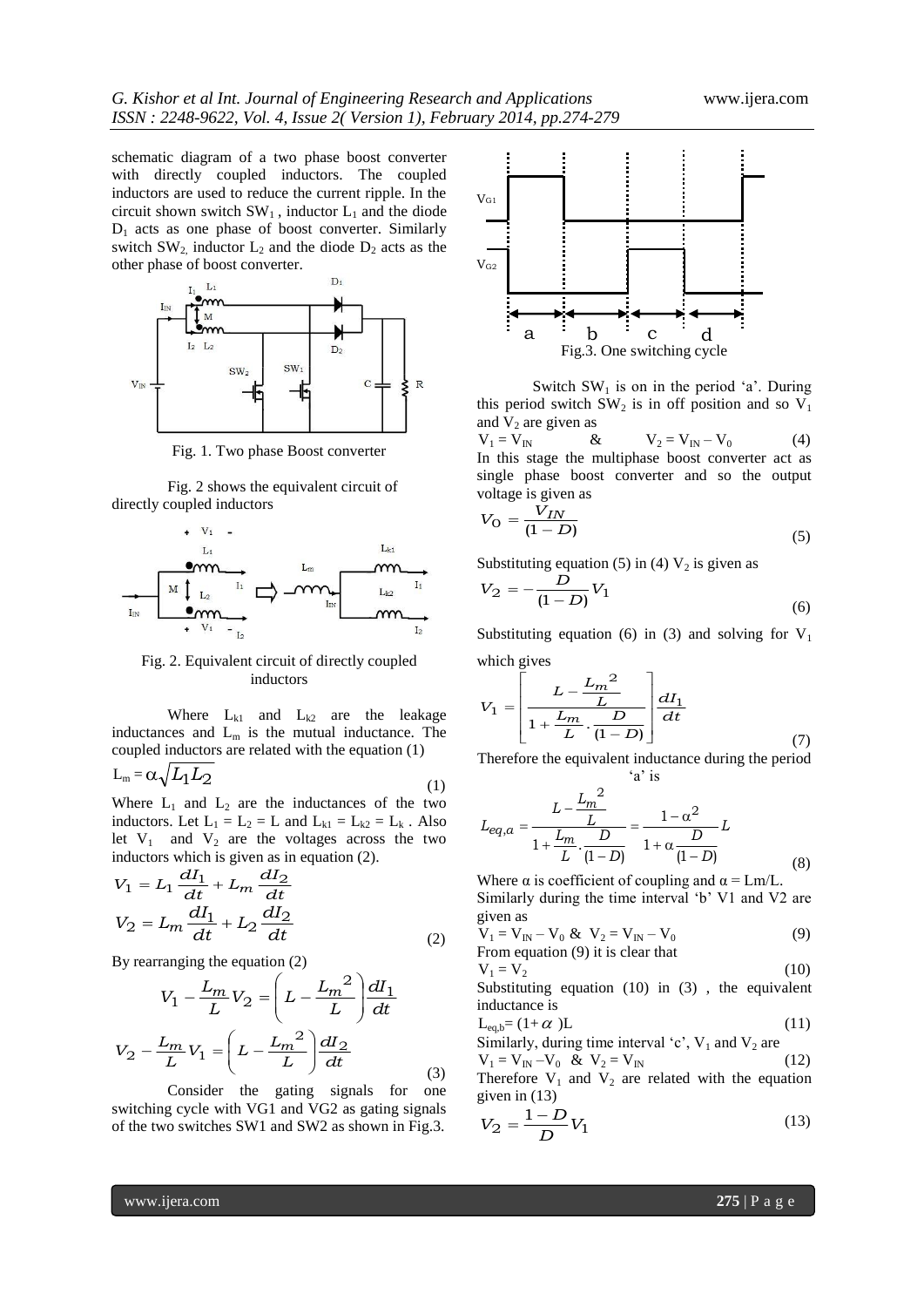By substituting equation (13) in equation (3), the equivalent inductance  $L_{eq,c}$  is

$$
L_{eq,c} = \frac{1 - \alpha^2}{1 + \alpha \cdot \frac{1 - D}{D}} L
$$
 (14)

The interval 'd' is same as interval 'b' and so the equivalent inductance is

$$
L_{eq,d} = (1 + \alpha) L \tag{15}
$$

#### **III. RIPPLE CURRENT REDUCTION**

For a duty cycle below 0.5 the phase current and overall current waveforms are as shown in Fig.4. The phase current ripples of phase 1 and phase 2 are given as



Fig.4. Current waveforms in one switching cycle

$$
\Delta I_{1,a} = \frac{V_{IN}DT}{L_{eq,a}} = \frac{V_{IN}DT}{L} \cdot \frac{(1+\alpha) \cdot \frac{D}{(1-D)}}{1-\alpha^2}
$$
(16)

$$
\Delta I_{2,a} = \frac{(V_{IN} - V_0)DT}{L_{eq,a}} = \frac{V_{IN}DT}{L} \cdot \frac{\alpha + \frac{D}{(1 - D)}}{1 - \alpha^2}
$$
(17)

The overall current ripple is the sum of two phase current ripples and for a directly coupled inductors it is given as

is given as  
\n
$$
\Delta I_{N,dir} = \Delta I_{1,a} + \Delta I_{2,a} = \frac{V_N DT}{L} \cdot \frac{(1-2D)}{(1-D)} \cdot \frac{1}{(1+\alpha)}
$$
\n(18)

Similarly the ripple current for a uncoupled inductors is given as

$$
\Delta I_{IN,unc} = \frac{V_{IN}DT}{L} + \frac{(V_{IN} - Vo)DT}{L} = \frac{V_{IN}DT}{L} \cdot \frac{(1-2D)}{(1-D)} \tag{19}
$$

With this the ratio of the direct coupled to the uncoupled is

$$
\frac{\Delta I_{IN,dir}}{\Delta I_{IN,unc}} = \frac{1}{1+\alpha}
$$
\n(20)

With the variation in duty cycle and with coefficient of coupling  $\alpha$  = 0.61, Fig.5 shows the input current variation of uncoupled and the directly coupled inductors.



Fig.5. Input current reduction in uncoupled and directly coupled inductors

From the Fig.5 it is clear that by increasing the coupling coefficient, which effectively reduce the input current ripple. Therefore coupling coefficient is to be chosen carefully.

#### **IV. DESIGN PROCEDURE**

The design procedure for the multiphase boost converter is presented in this section. The specifications of the boost converter are

| Output Power         | $P = 250W$                         |
|----------------------|------------------------------------|
| Output Voltage       | $V_0 = 200V$                       |
| Input Voltage        | $V_{\text{IN}} = 50V$              |
| Switching frequency  | $f_s = 25kHz$                      |
| Input current ripple | $\Delta I = 10\%$ of phase current |

The design procedure can be performed as following Duty

y cycle 
$$
D = 1 - \frac{V_{IN}}{V_o} = 0.75
$$

Input current  $= P/V_{\text{IN}} = 5A$ 

$$
L_{eq,a} \ge \frac{V_{IN}DT}{\Delta I_{phase}} = 0.23 mH
$$

With the consideration of losses and high transient current, the inductors used are chosen with slight changes. In the proposed converter the maximum current that flow through the inductor in each phase is equal to half of the total current.

#### **V. SIMULATION RESULTS**

In order to verify the theoretical analysis of the previous section, simulations have been carried out.

An input voltage of 50V given to the converter circuit and the switching pulses of duty ratio, D=0.74 and frequency,  $f = 25$  kHz given to the MOSFET's is shown in Fig. 6, Fig.7 and Fig.8, respectively.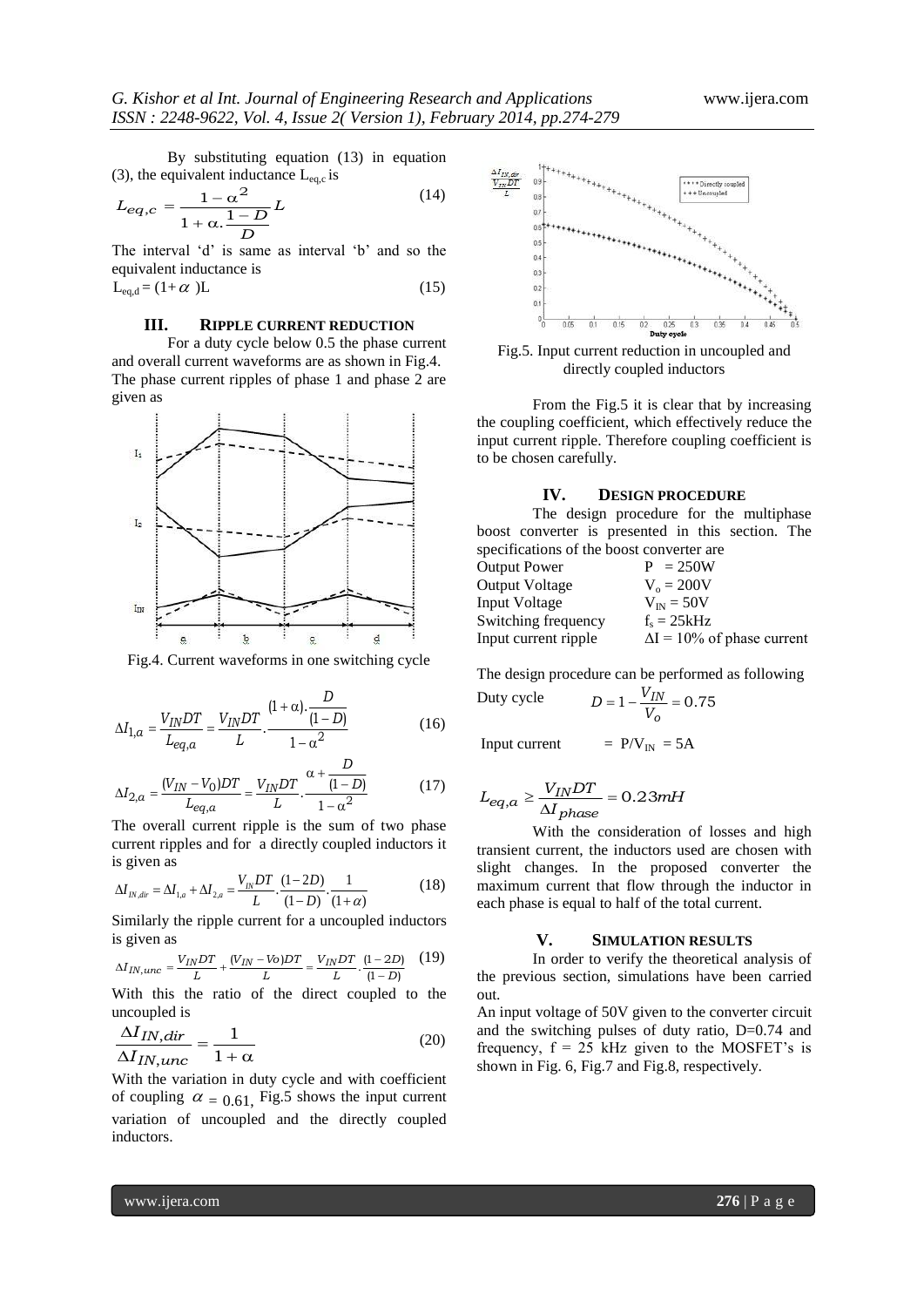





Fig.7 Driving pulses for switch S1

Fig. 9 and Fig. 10 shows the output voltages across the switches. It can be seen that the output of MOSFET is compliment of the input.





Fig.9 Voltage across the switch S1



Fig.10 Voltage across the switch S2

Fig.11 and 12 shows the current waveforms of uncoupled and direct coupled. With uncoupled inductors, the input current has risen up to 24A and settles at 6.181A in 0.075sec whereas with direct coupling, the input current has risen up to 18.7A and settles at 6.07A in 0.06 seconds. Therefore the direct coupling method attains stability at a much faster rate compared to the converter with uncoupled inductors. A close observation of the two current waveforms (fig. 11 and fig.12) yields that the transient current has reduced along with the current ripple in directly coupled based two inductor boost converter system. The decrease in transient current ensures less harm to the inductor as well as the switches and moreover the rating of the inductor can be reduced, thus decreasing the size of the inductor. On the other hand the current ripple has reduced from 7.16% (as in uncoupled) to





Fig.12 Input current for directly coupled system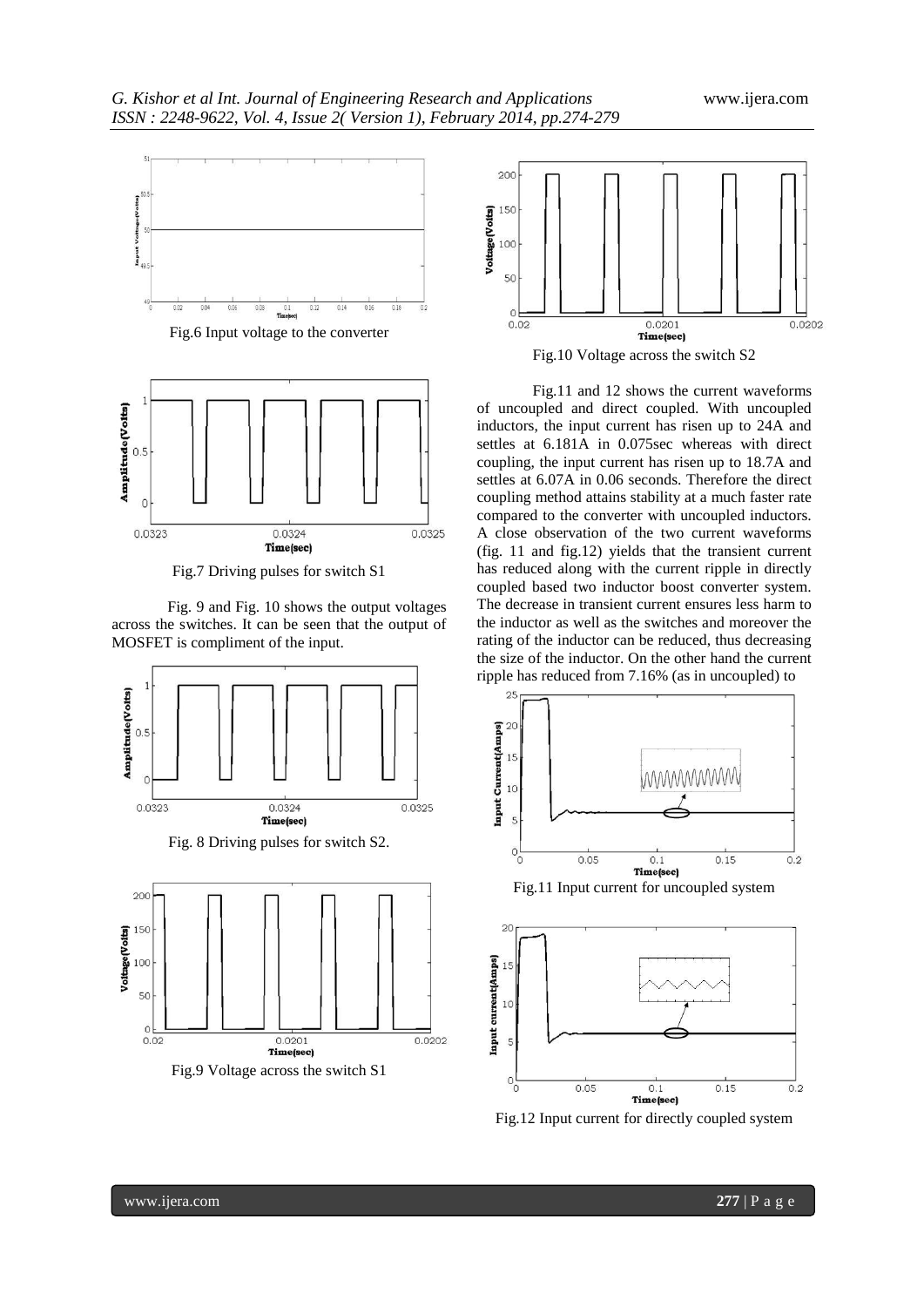6.58% (as in direct coupling), therefore the losses due to the ripple gets reduced, thus leading to an efficient converter.

In Fig. 13 and Fig. 14, the input power and output power of the system is shown. Clearly the input power is equal to the output power.





Fig.15 Output voltage of the system

Fig. 15 shows the output voltage which has settled at 199.5V. The output voltage ripple is found to be 0.76% which is clearly in the standard desired limits of 1%.Fig. 16 shows the output current of the system.



 $30$ Input Voltage(Volts)

40

50

60

70

 $\mathbf{0}$ 

 $10$ 

 $20$ 

Fig.17 Variation of output voltage with input voltage



Fig.18 Variation of output power with input power

Fig. 17 shows the variation of the input voltage with the output voltage. Clearly, as desired, the output voltage is found to be four times the input voltage. Fig.18 shows the variation of the input power with the output power of the system. It can be observed that the efficiency lays around 86% for the direct coupled converter.

#### **VI. CONCLUSION**

A multi phase boost converter is simulated with direct coupled inductors. The main feature of this circuit is that the voltage stress of each switch is one half of the voltage stresses of the switches in the single inductor implementation. In addition, the input current is distributed evenly through the two boost inductors so that the current ripple in the output capacitor is smaller than that in the single-inductor implementation. And also, it has been found that the